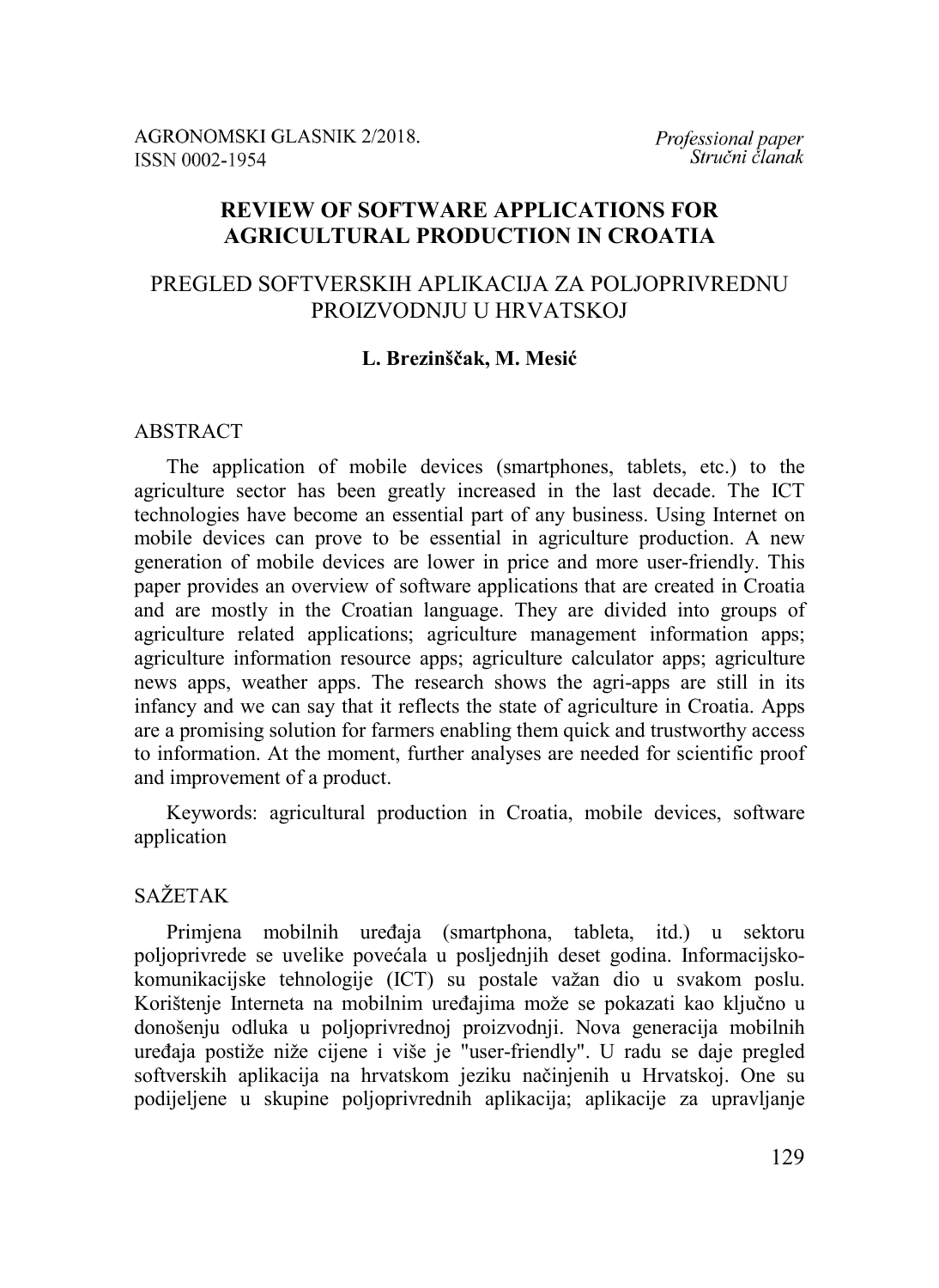poljoprivrednom proizvodnjom; aplikacije za dokumentiranje u poljoprivredi; aplikacije za poljoprivredne kalkulacije; vijesti iz poljoprivrede; vremenske prognoze; informacije iz državnih poljoprivrednih institucija. Istraživanje pokazuje da su poljoprivredne aplikacije još uvijek u povojima i možemo reći da one odražavaju stanje poljoprivrede u Hrvatskoj. Aplikacije su obećavajuće rješenje za poljoprivrednike omogućujući im brz i pouzdan pristup informacijama. U ovom trenutku, potrebne su daljnje analize kako bi se znanstveno dokazala pouzdanost dostupnih aplikacija.

Ključne riječi: mobilne aplikacije, mobilni uređaji, poljoprivredna proizvodnja u Hrvatskoj

## INTRODUCTION

Due to the inevitable rise of population, there is an increasing demand for food, both in quantity and quality. For resource optimization in increasing agricultural production use of different technologies and innovation is needed. Personal computers enabled a massive flow of information, but also the management of technology and production processes. Unlike other media, the Internet combines services providing information and possibility of simple twoway communication between people (Efken, 1998.). Which is an excellent characteristic of the Internet for accumulating knowledge, learning new skills and exchanging valuable experience, but also in achieving commercial gain. Mobile communications technology has become the world's most common way of transmitting voice, data, and services (Qiang et al., 2011.). The number of regular Internet users in Croatia is 2 197 244, of which 60% have a secondary education (DZS, 2015.). The structure of the rural population by level of school education is unfavorable and lags behind the educational level of the general population (Ljubaj et al., 2012.), accompanied by higher age, low information literacy and low interest in acceptance of new technologies, a well-known problem as described by Šundalić et al. (2010.). This has influenced the slow progress of wireless and modern methods used in Croatian agriculture. There are currently 4 415 66 cellular subscriptions in Croatia (worldbank.org). Entire lives of generations of people have been influenced by these devices, small in size, low in weight, affordable providing convenience and portability (Fuentelsalz et al., 2008.). Smartphones, newest generation of mobile phones providing wireless Internet access have enabled real-time data recording (Fuentes et al., 2015.), which is an essential factor in Decision support systems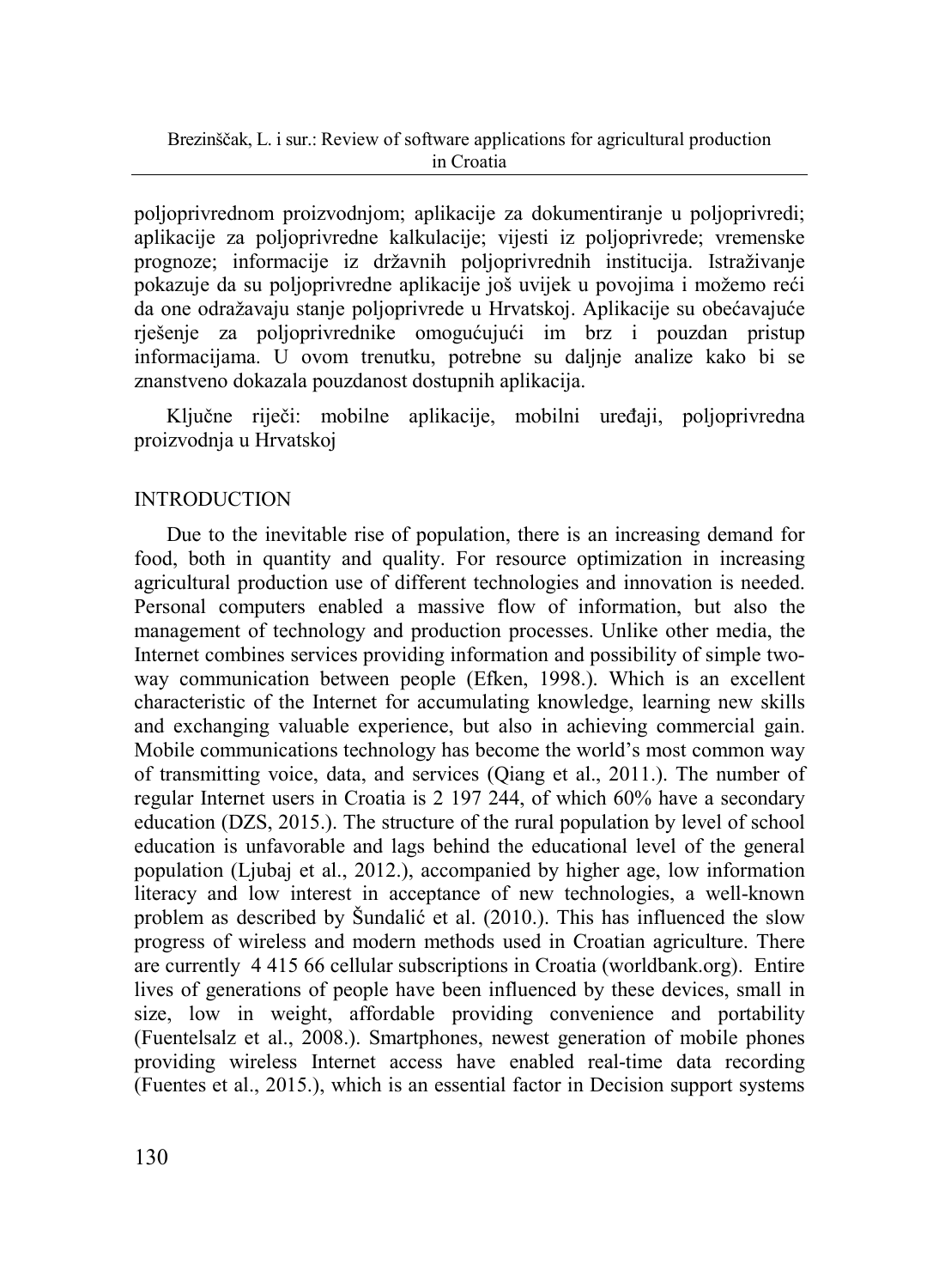(DSS) (Zheng et al., 2011.), it also allows executing agricultural tasks with just a couple of clicks, saving money and time (Delgado et al., 2014.). Use of mobile technology as explained by Dethier and Effenberger (2012.) can provide improved agricultural information at lower cost and higher quality. Other advantages of agricultural supply and demand are reducing waste, making delivery more efficient and forging closer links between farmers and consumers (Acker and, 2010). Mobile applications (apps) are defined by McNamara (2009.) as software designed to take advantage of mobile technology, developed for collection and transmission of data for economic and social activities used either for commercial, administrative or entertainment purposes. According to the literature, mobile applications are used successfully in the areas of healthcare (Ventola, 2014.), traffic monitoring (Yujuico, 2015; Khoo and Asitha 2016.), tourism (Kennedy-Eden and Gretzel, 2012.), education (Fojtik, 2015.). There is a steady rise of apps currently on the market for the agricultural sector as well as ones being developed right now (Lomotey et al., 2013.). Some examples of agricultural apps presently on Android and iOs markets: for inspecting agricultural plots used for receiving subsidies (Mesas-Carrascosa et al., 2012.), optimization of fertilization while taking into account current price of fertilizer (Bueno Delgado et al., 2016.), methods for LAI estimation (Confalonieri et al., 2013.), biomass identification via texture classification (Ionescu et al, 2015.), determining extraterrestrial solar radiation, equivalent evaporation and other parameters related to solar position (Molina-Martínez et al., 2011.), irrigation scheduling tool (Bartlett et al., 2015.). The studies mentioned show how different sectors can benefit from mobile services in different ways, given their diversity of needs and conditions. This paper aims to review software apps for agriculture production in Croatia and to introduce farmers and agricultural experts to a new way of solving specific tasks by using mobile devices.

Karetsos, Costopoulou & Sideridis (2014.) outlined the different groups of agriculture-related applications:

- · Agriculture/Farm Management Information Apps
- · Agriculture Information Resource Apps
- · Agriculture Calculator Apps
- · Agriculture News Apps
- · Weather Apps
- · M-government Apps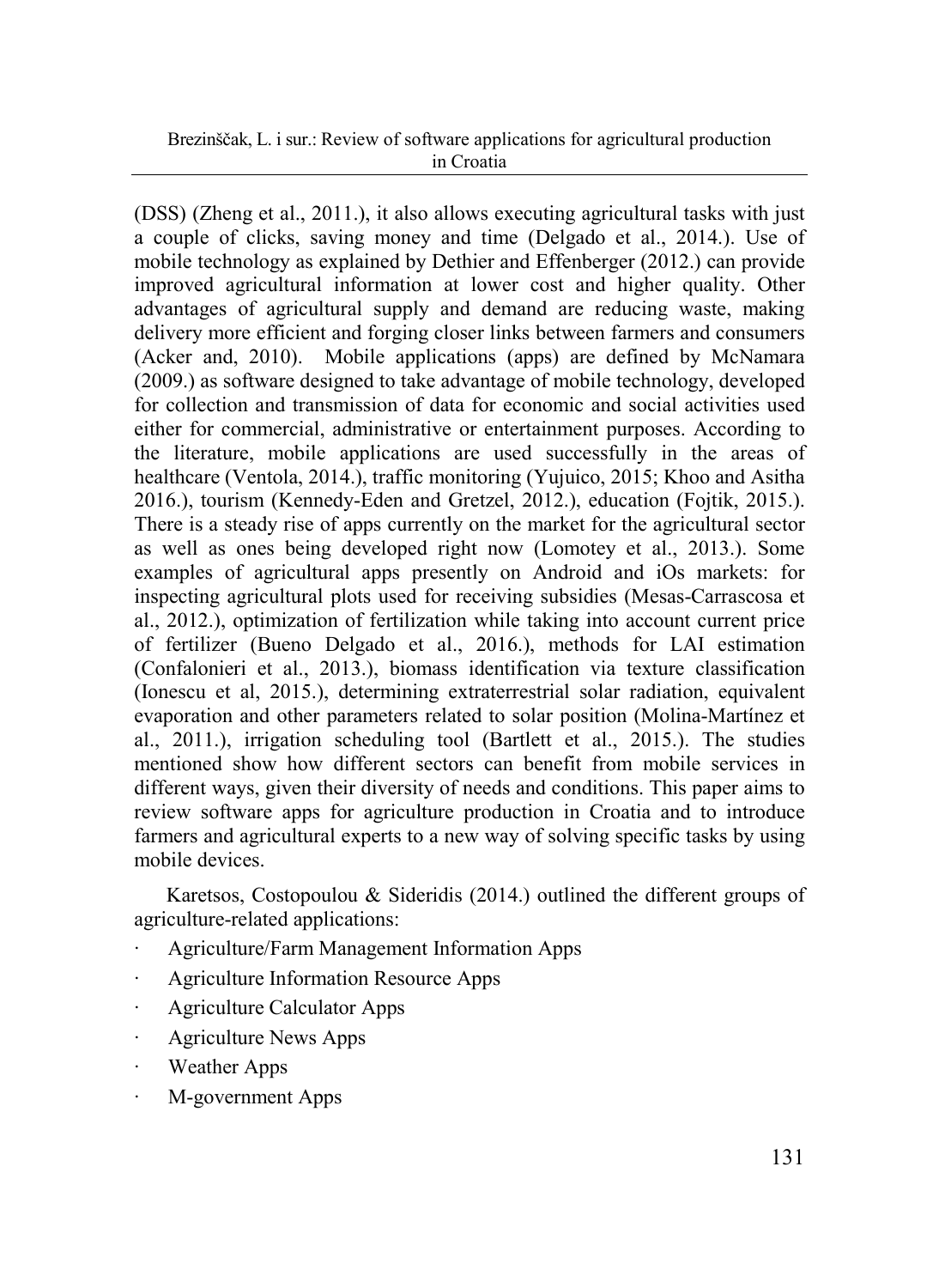Due to the specialty of this type of apps which are currently on the Croatian market, in this paper we will cover three groups of apps.

## AGRICULTURE/FARM MANAGEMENT INFORMATION APPS

Applications that are included in this category are in a great deal mobile extension of an operational management system or a farm. For example, farmers can decide what varieties and other information sources are needed before planting starts. For keeping a record of growing crops, it is possible to create electronic maps (fertilizing, planting, harvesting). The location of objects can be saved (e.g., soil sampling for agrochemical laboratory) along with notes made in the fields (e.g., warehouses, gas stations), also preserving information on operations for each field. Professionals in the green industry and homeowners can have access to pictures, information, and recommendations for managing weeds, diseases, and pests. Ranchers and grassland managers can keep records of grazing use and range and pasture conditions. Farmers can access timely, accurate data for every one of the climate monitoring stations or irrigation sets in their fields. (Karetsos et al., 2014.)

### *Agrivi* (Agrivi, 2013)

Agrivi is a global ag-tech company developed in 2013. with a vision to change the way food is produced, positively impacting over 1 billion lives. They strive to build knowledge-based farm management solutions that address various stakeholders of the agricultural industry – farmers of all sizes, agricultural cooperatives, food sourcing industry, financial industry, NGOs, governments and all other parties interested in achieving sustainable and resource-efficient agricultural production in their network of farmers. Thousands of farmers from more than 150 countries worldwide have recognized Agrivi and are using it to manage and improve their crop production. Agrivi mobile application lets farmers get fast insight into their farming activities and register critical activities right from the field. It is used as an extension and supporting feature to fully featured web farm management solution. New mobile application users should set up their farms by a web application to get insight into their farming. Software helps farmers to control their plantations, improve productivity and increase profitability. Agrivi guides farmers to improve their production and increase productivity. There are currently offered five different products: Farm management (small and medium farms, fruit,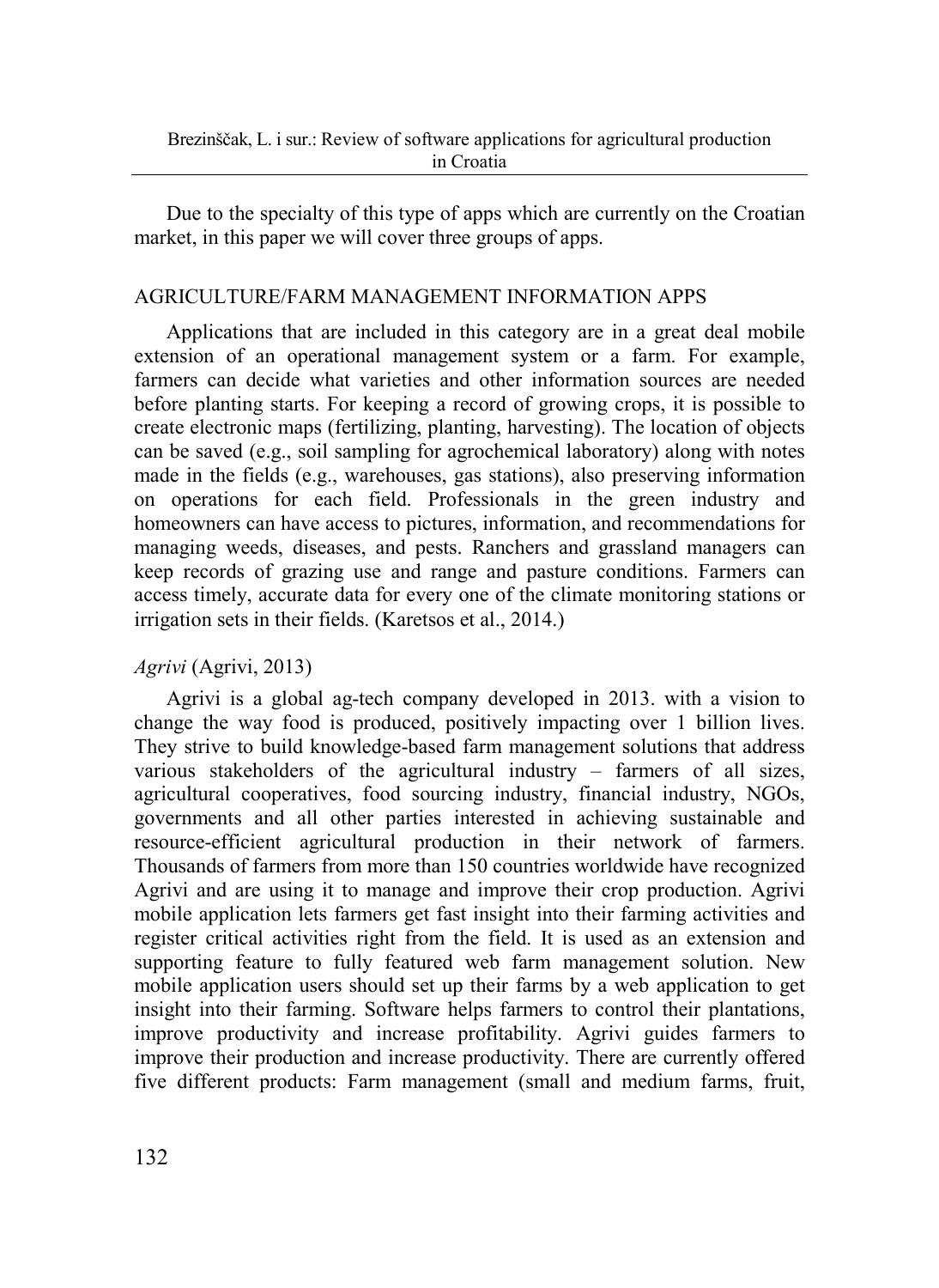vegetable and grain production, crop production, track sales & expenses, weather monitoring  $\&$  pest alarms, reports  $\&$  analyses); Wine management (professional wine makers, vineyard & wine cellar management, reduce risk of pests & diseases, track activities from vineyard to bottle, measure all crucial factors, ensure wine production traceability); Enterprise farm management (enterprise solution for large growers, support for any crop production, tailormade to fit customer's needs, machinery  $\&$  sensors integrations,  $3<sup>rd</sup>$  party integrations (ERP, CRM, etc.), private & secured cloud, dedicated account manager); Cooperative management (managing agricultural cooperatives, farmer registry per location and crop). All of the products mentioned beforehand are provided with Traceability Report for showcasing your production and with unique QR code.

Agrivi is charged on a monthly or annual basis by purchasing a product subscription. There is a 30-day trial period in which you can try the product and get familiar with its features and benefits. After 30-days trial, you can decide to purchase a subscription or stay on a limited free plan. When purchasing any subscription, traceability report is included. There are several models: Standard (S), Professional (P) and Premium (Pre). For Farm management prices are: S is  $12.5 \in$ , P is  $29.5 \in$ , and Pre is  $62.5 \in$  on a monthly basis. Wine management prices are as follows S  $9 \text{E}$ , P  $17 \text{E}$  and Pre  $42 \text{E}$ monthly and depending on the production (50.000-500.000 L). Prices for Enterprise management and Cooperative management are available on demand.

# *Farmeron* (Farmeron, 2017)

Farmeron – cloud-based, a big data system for the management of a dairy farm. Founder Matija Kopić got an idea, while observing his family struggle with a bunch of documents required for having a dairy farm: as an educated softwear developer he created app that can help his and many other families in agricultural production. Farmeron collects large amounts of information about animals in the system (nutrition, health, reproduction, milk production, medicines, etc.). Analysis of these data helps the farmer to bring the proper decision. Due to the complexity of big data, reacting in real time can be incredibly valuable and timely identification of trends can prove to be the difference between success and failure. Farmeron offers several features for finding what is the best for your farm. Event recording is one of them as marking significant changes in animals life can become costly in your time, money and materials. With this feature, it is easy to track calf management,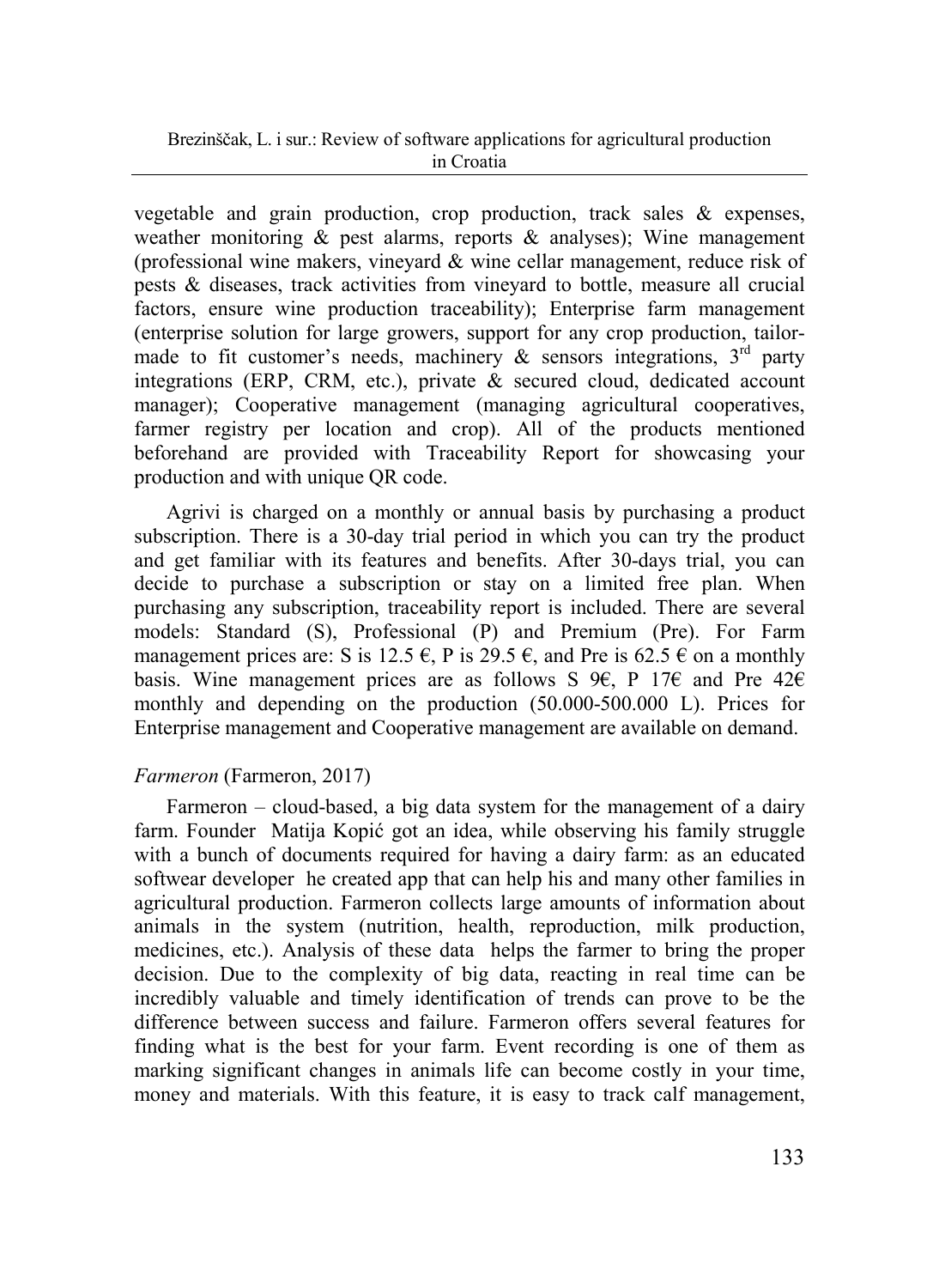health, fertility, culling if needed and create virtual holding pens. For accelerating decision-making process, Farmeron offers Dynamic reports. By analyzing data farmers can improve their business and optimize costs. Tracking Feeding, as one of the biggest single expense on a dairy farm, is smooth with Farmeron. The software provides information about feed costs, material receipts from deliveries and feeding performance. Also of great importance is knowing immediately where you stand on inventory balance, usages, and expenses, which leads to final feature Material cost & inventory.

The Farmeron mobile app is a convenient tool that gives you access to your dairy farm records on the go, helping you to plan your workday, record daily activities and access production information wherever you are.

Pricing is available on demand.

## AGRICULTURE INFORMATION RESOURCE APPS

This category includes apps that are first and foremost utilized as a lookup implements or a tool which assists in the identification of species, reviews regulations and takes expertise on a subject. For example farmers, agricultural students and any other interested in agriculture can get information in several categories such as farmer information, general information, fertilizers and pesticides prices, etc. (Karetsos et al., 2014.)

# *Pinova* (Pinova, 2010)

Pinova d.o.o. is a company founded in 2010. in Čakovec, Croatia by individuals with many years of experience in agriculture, with the aim of creating and developing new technologies in agriculture, which will positively impacton the lives of farmers. Their projects are related to the different types of agricultural production such as pomology, viticulture, and enology, vegetable growing and field crop production.

PinovaDoc is intended for complete management and supervision of agricultural production. The application is made around the central idea of making production management more manageable for the producers. It means that records of plantations or crops that are being grown on the parcels depending on the kind (pomiculture, farming, viticulture, winemaking, vegetable growing) and model (conventional, integrated, organic) of production are all in one place and can be accessed easily at any given time. It allows you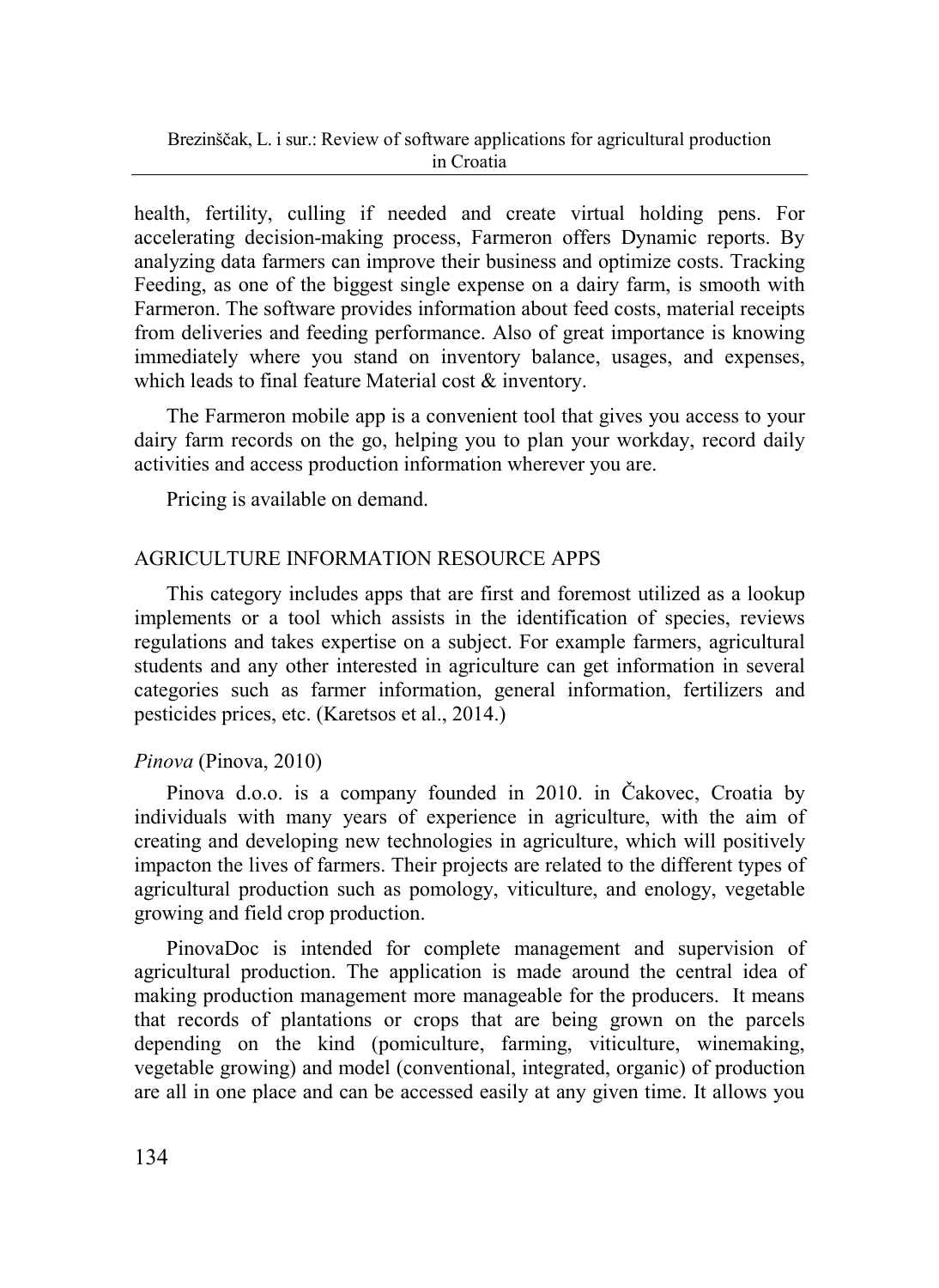to collect all the data in one place and have them clear for viewing and safely stored. You can easily print out any document that you need be it records for plant protection usage or the current state of your warehouse and storage.

The app is divided into six categories. Within those six main categories, the input of data is possible through multiple subcategories.

- · Input of ARKOD parcels and cadastral parcels
- Input of plantation or crop that is currently on the parcel
- · Input of all agrotechnical measures and operations
- · Input of all enological methods
- · Input of wine production technology
- · Input of soil and wine analysis
- · Basic bookkeeping/accounting
- Printing all of the forms, reports, and declarations demanded by law
- Insight into storage inventory

They provide free testing of the application. For further inquiries and pricing, contact via e-mail or telephone is possible.

### *eGAP* (egap, 2017)

eGAP application is a product of knowledge and experience of local agronomists and IT experts who are able to incorporate solutions for the needs of individual farmers and organized groups (cooperation, clusters) in order to increase production transparency, meeting the statutory regulations for keeping records and creating quality platform for a variety of certification of production and product (Integrated production, GlobalGAP, Organic agriculture). The application is implemented in the form of an Internet project and is available 24 hours a day, seven days a week on the domain egap.hr. It is important to point out, that web application technical requirements are almost non-existent, only relatively high-speed internet access and an updated browser are requires (IE, Firefox, Chrome, Safari, Opera). Use of backend databases allows fast and accurate data entry and high-quality reports on each production detail. There are four databases in the system; the first database is in the area of plant protection, it has combined information from "Agronomski glasnik" and annual publication of 'Pregled svih dozvoljenih sredstava za zaštitu bilja registriranih u RH'; the second is the Croatian variety list of fruits, vegetables, vines, cereals, sugar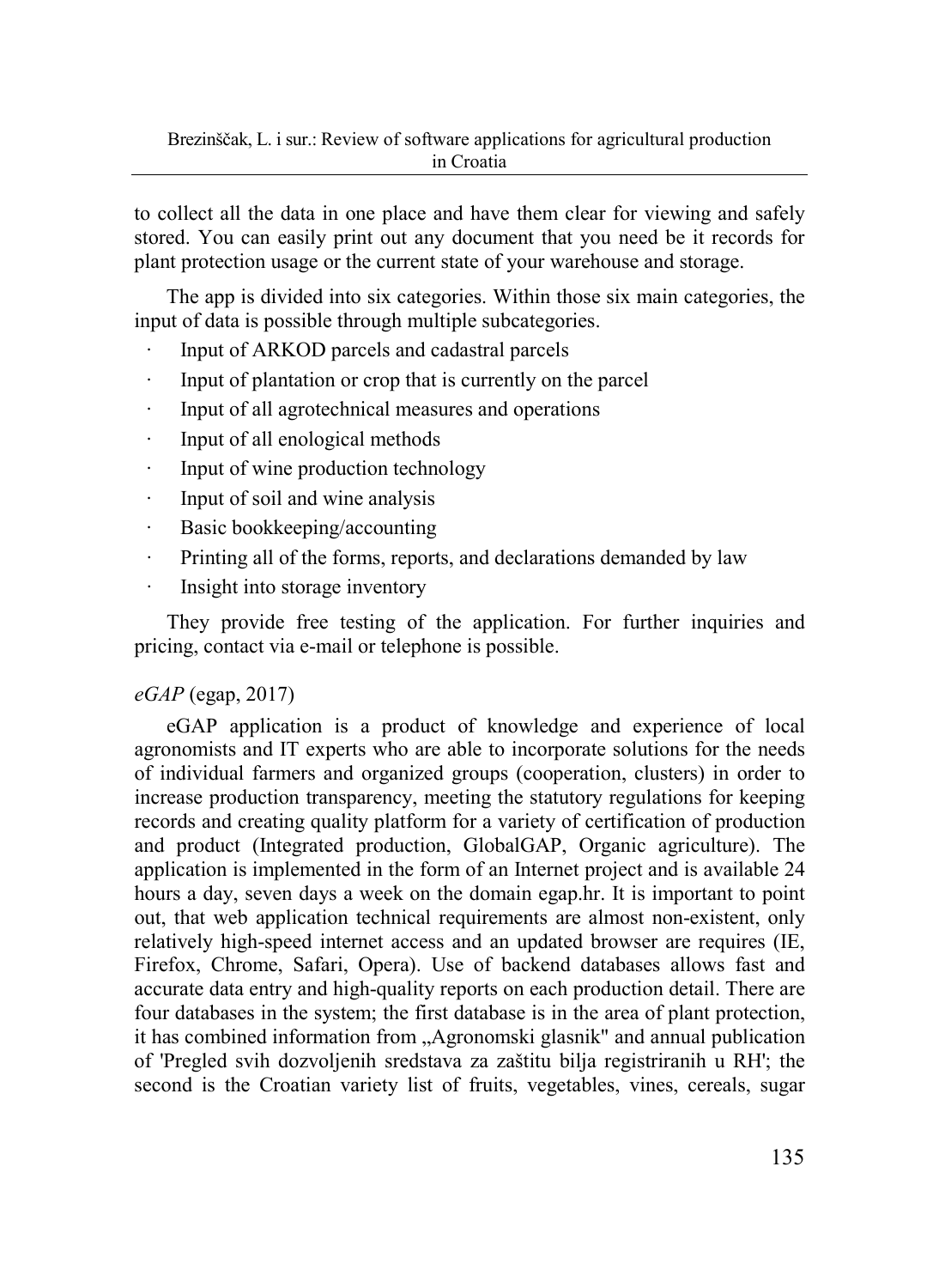beet, fodder plants and oil and fiber plant according to the records of the seed and seedlings (HCPHS). The base includes a catalog of plant species and the associated assortment supplemented with relevant information from significant domestic authors; the third are records of fertilizers and amendments with technical information and descriptions of manufacturers in procedure to improve the soil, covering more than 95% fertilizers used in Croatia; and lastly the database that categorizes machines available on the market, providing fastest information on some of the tractors specified by the manufacturer, its primary purpose, and technical characteristics.

There are four different types of licenses available:

PRIMARY - For smaller farms up to 10ha of arable crops and 1 ha of fruit, vegetable and vine-growing use of the application is free.

BASIC - For agricultural producers whose requirements do not exceed 50 ha and 5 ha of fruit, vegetable or vineyard crops. The monthly cost of the license: 45 kn

ADVANCED - For agricultural producers whose requirements exceed BASIC license. The monthly license price: 90 kn

PRO - For large farmers whose requirements go beyond the advanced license. The monthly license price: 180 kn

# *Plodored* (Savjetodavna, 2014)

Crop rotation - records of crop production with control of integrated production, is the application for the farmers involved in the system of integrated production which allow: proper planning of crop production, keeping records and checking all the activities and actions that have been made on farms with in the purpose of professional supervision of integrated production.This solution allows planning, recording, and supervision of integrated production in the technological process of plant production (crop production, vegetable growing, fruit growing and viticulture) according to the principles of integrated production at ARKOD plots farms. It is free of charge, you must register with your  $MIBPG<sup>1</sup>$ , and you can use it.

<sup>-&</sup>lt;br>1 <sup>1</sup> Jedinstveni matični identifikacijski broj poljoprivrednog gospodarstva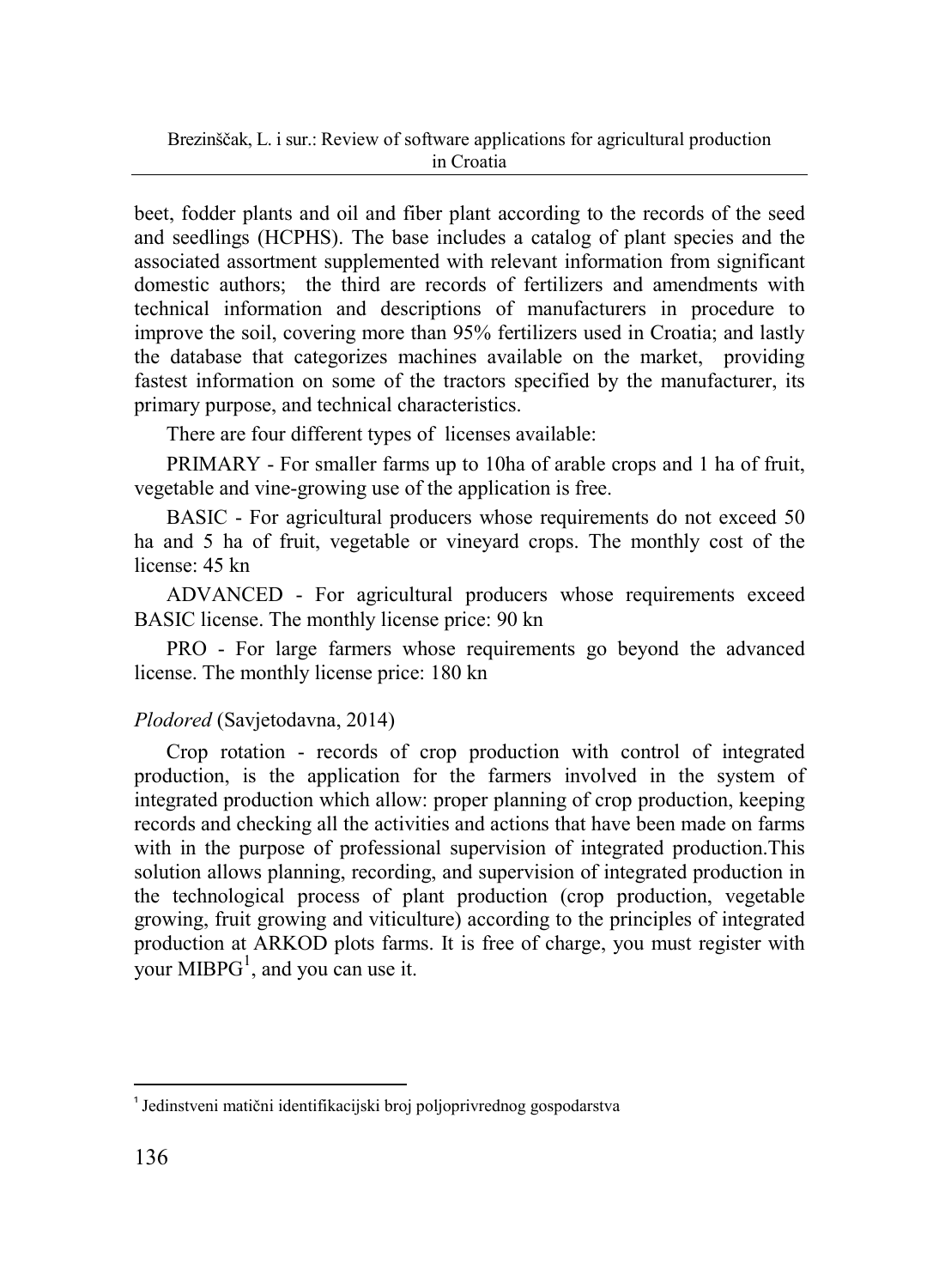#### AGRICULTURAL CALCULATOR APPS

This app helps to make in field calculations without having to head back to the home office while using just your smartphone. (Karetsos et al., 2014)

#### Agricultural calculator (VVStat, 2013)

Calculators that will be mentioned further in the paper are all trademarked by prof. V. Vukadinović from Faculty of Agriculture in Osijek and are free for use. There are ten different online calculators, that will be briefly explained.

*ALR - cereal crops calculator* is used for calculating optimal fertilization of the most important crops. The analysis is based on results from AL-method, and also supplementary information such as the types and quantities of crop residues, the application of manure, agroecological area and texture of soils. The result of calculations is the amount of nutrients needed for expected yield, lessened for the amount of bioavailable nutrient from mineralization process of organic manure, crop residues, organic matter in the soil and converted in the fertilization dose.

*ALV - vineyard calculator* used for calculation of fertilizing dosage for the vineyard (not suitable for table grapes) obtained by AL-method and pH of the soil, humus concentration and mechanical composition of the soil. When setting new vineyard, it is recommended to use 3 to 5 times the amount of PK fertilizer (in proportion to the depth of plowing and depth of soil). The result is the amount of active ingredients, minus the amount of available nutrients from natural reserves of the soil and manure (only for the first year after the introduction of manure).

Nmin calculators (wheat, barley, spring crops) Nmin method is used to determine the amount of mineral forms of nitrogen (available N), before sowing for spring crops and before tillering and stem elongation of winter cereals, because the amount of mineral nitrogen is determined by the previous crop (fertilization, residual N, and crop residue), soil and climatic conditions. Therefore, instead of individual screening, Nmin is the synthesis method of coupling all of the nitrogen availability. Even better results are obtained when nitrogen needs of the crop (network experiments, the expected yield, the number of plants /  $m^2$ ), the nitrate schedule profile, the efficiency of use of N (N discharged / N min  $\leq$  90%) are known.

Nmin calculators are suitable for N-top dressing and N-starter fertilization of winter cereals, corn and sugar beet with each there are short instructions.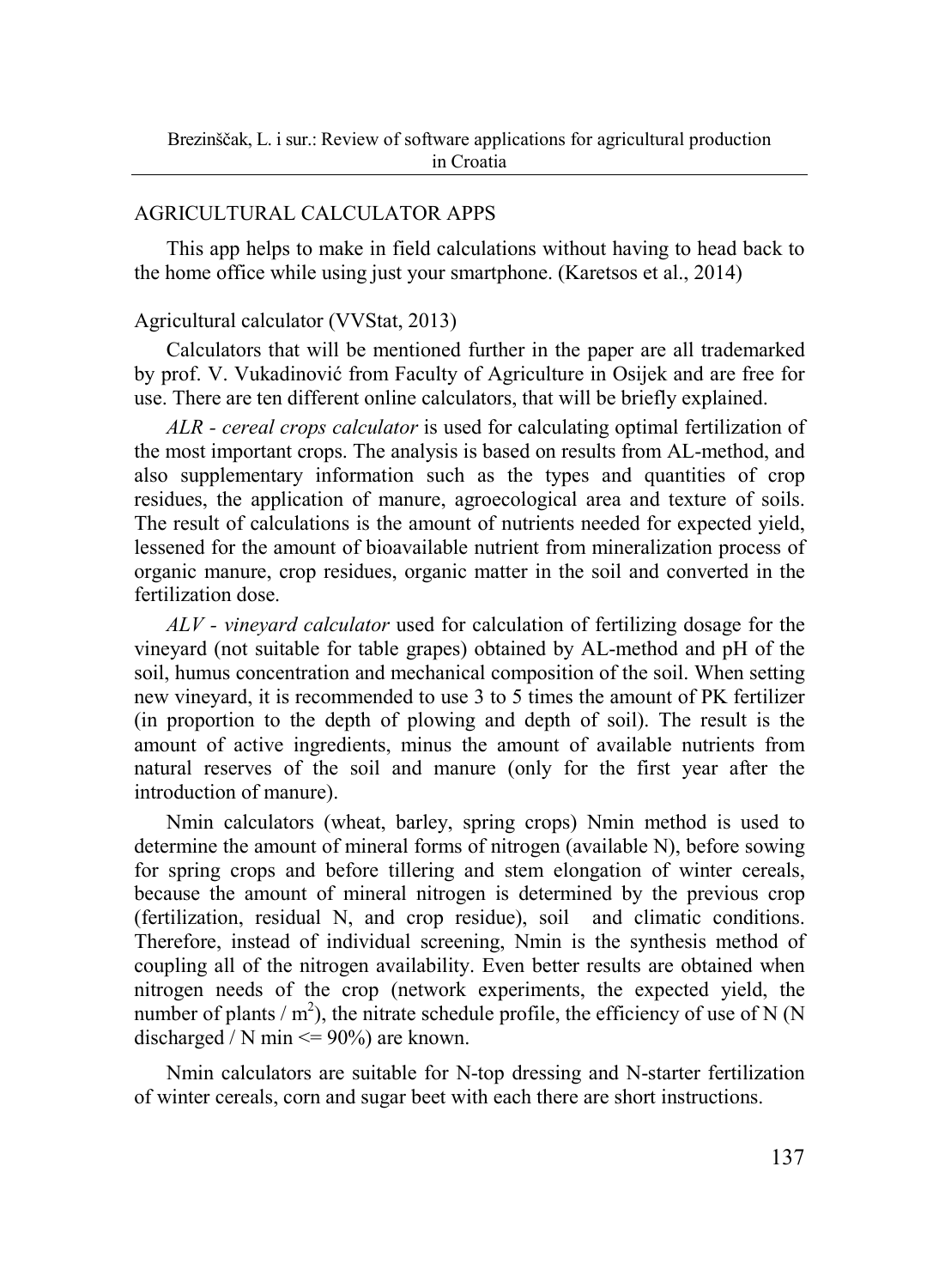The potential N-mineralization is intended for the calculation of the potential rate of N-mineralization of soil organic matter (including organic fertilizers and crop residues) which allows assessment of available nitrogen from organic reserves in soil, the resulting value should be used for the rationalization of N-fertilizers which will provide high and stable yield with acceptable environmental loading.

Liming and sulphation are used for budget purposes of liming. The method is combined empirical-exact, which takes into account the saturation of the adsorption complex bases (BS%), the pH in KCl, hydrolytic acidity, bulk density of soil  $(g^*cm^3)$  and the depth of the plow layer to 30 cm.

NPK formulation is a simple calculator that allows you to change the recommended formulation of complex fertilizers for the one you have available by checking how much your choice is with in the needs of the crop and the soil fertility.

Optimization of fertilization is simple by a very powerful PC Excel application, which chooses the individual fertilizers by their cost and the desired formulation. The application is to be stored on PC or tablet and on Excel Solver. (Excel Add-ins, Solver)

Nitrates Directive calculator for calculating the minimal size of agricultural land and organic manure tank (compliant with Action Program<sup>2</sup>).

Conversion of plant nutrients is a simple calculator to convert chemical elements (e.g., P) to a chemical compound (e.g.,  $P_2O_5$ ). You can enter the amount (or concentration) of an element for plant nutrition or the amount of active substance (fertilizer) and press the "Tab" or "Enter" to convert. The calculator is bi-directional and performs conversion of plant nutrient elements to the active substance and vice versa. The application uses a decimal point.

*N - crop needs* is a simple calculator that calculates the total need for nitrogen to achieve limited (normalized) yield, based on the crop need per yield unit, concentration of humus in the ground and  $NO<sub>3</sub>-N$ . The calculator is to be used only when chemical analysis of the soil has not been preformed, a especialy Nmin method for determining the needs of crops in nitrogen. The recommended total dose of nitrogen is orientational and is substantially a less reliable application than ALR calculator and chemical analysis of the soil.

<sup>2</sup> Zaštite voda od onečišćenja uzrokovanog nitratima poljoprivrednog podrijetla (NN 15/2013)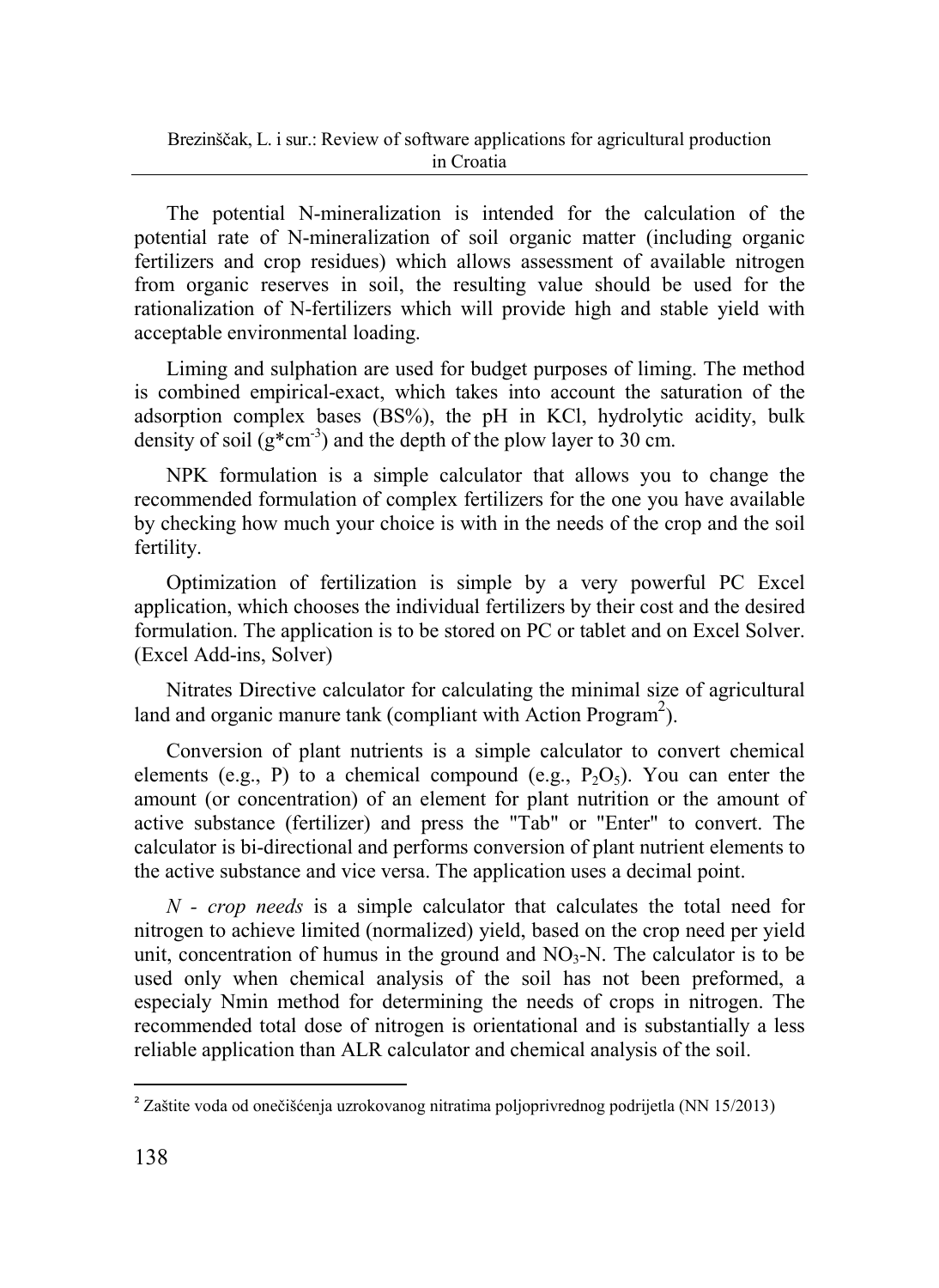#### **CONCLUSION**

The information and communication technologies are increasing worldwide. According to Fischer et al. (2009), ICT has a great potential and should be given the same importance as the biotechnological revolution. Agricultural production is one of the few big areas left without enough new facilities to increase their income and produce. Lack of implementing new technologies places agriculture in a low positions in search of opportunities for on-farm efficiency, information gathering and associating with people that are fundamental to the agro-business. As businesses are becoming more technologically advanced, citizens or in this case farmers are getting more and more acquainted with smartphones. But still, the gap between all participants in the production chain is too wide. Internet speed and phone reception in rural areas which are very low or non-existent are not helping at all. It is important that government and telecom companies together address this problem. Capabilities that are related to a smartphone, such as ease of access and extended reach of information are widely recognized. Nonetheless, according to literature, use of smartphone apps is still in its infancy. As presented in this paper only a few apps exist in Croatian market that are interactive and helpful for farm management. Finding information and submitting applications in a user-friendly and simple way, is a great benefit when using apps. Also making timely decisions can prove to be of great significance, ultimately leading to better yields. Any way to save time and money for farmers is always welcome, especially when bureaucracy is involved. So, considering a smartphone as a working tool should be interesting for farmers. The objective of using smartphone apps is to achieve growth by reducing the gap between small and large farmers by sharing of knowledge and information. More research is needed to improve and fully understand their usability and potential for sustainability.

Use of all mentioned calculators and apps is only for the provisional purpose and can not replace laboratory analysis and recommendation from agricultural experts.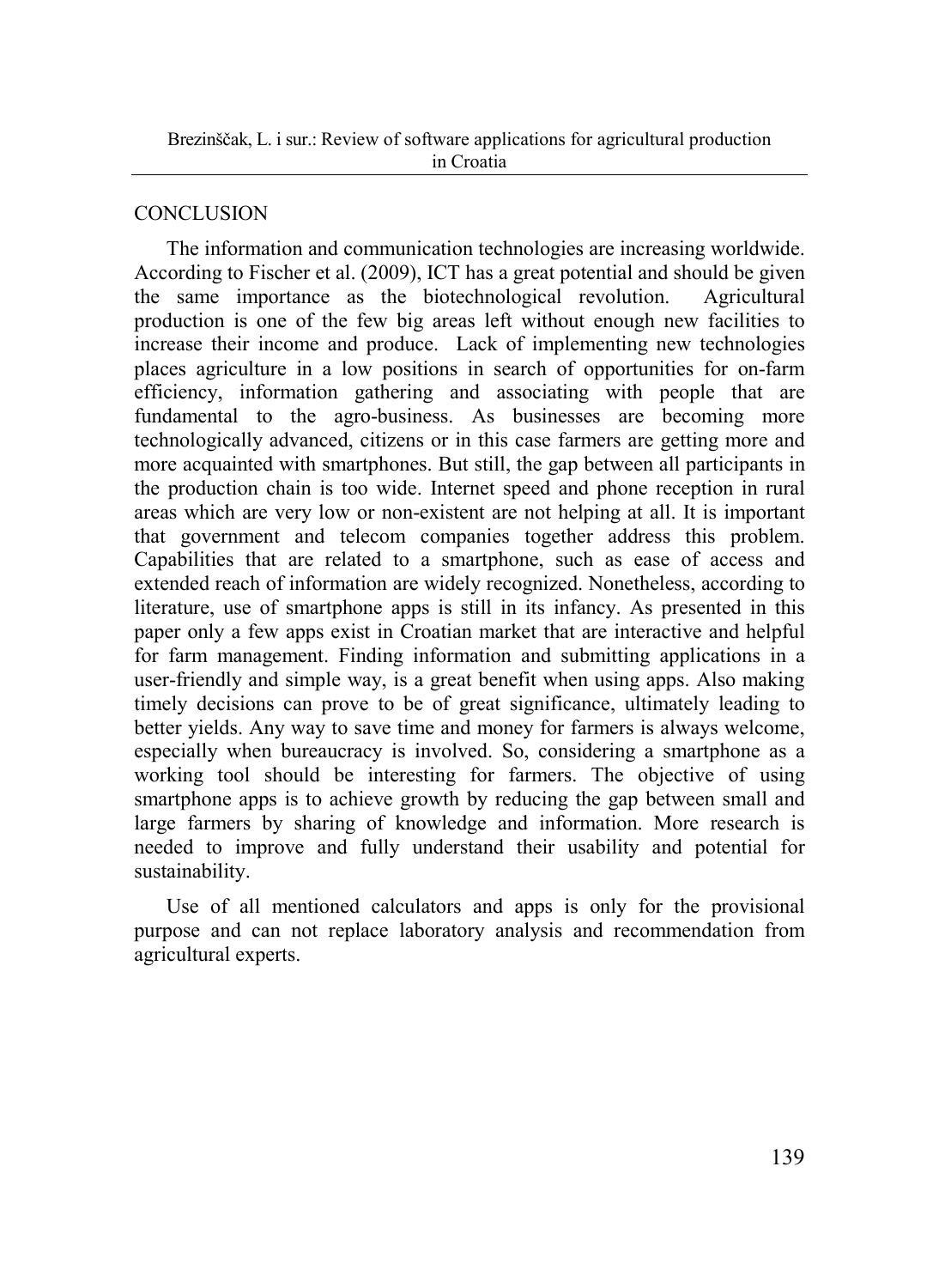#### **REFERENCES**

- 1. Agrivi (2013.): Agrivi d.o.o., Agrivi website [online] Available at: http://www.agrivi.com [Accessed 5 March 2017]
- 2. Aker, J. C., Mbiti, I. M. (2010.): Mobile phones and economic development in Africa. The Journal of Economic Perspectives, 24(3), 207-232.
- 3. Bartlett, A. C., Andales, A. A., Arabi, M., Bauder, T. A. (2015.): A smartphone app to extend use of a cloud-based irrigation scheduling tool. Computers and Electronics in Agriculture, 111, 127-130.
- 4. Bueno-Delgado, M. V., Molina-Martínez, J. M., Correoso-Campillo, R., Pavón-Mariño, P. (2016.): Ecofert: An Android application for the optimization of fertilizer cost in fertigation. Computers and Electronics in Agriculture, 121, 32-42.
- 5. Confalonieri, R., Foi, M., Casa, R., Aquaro, S., Tona, E., Peterle, M., ... & Guarneri, T. (2013.): Development of an app for estimating leaf area index using a smartphone. Trueness and precision determination and comparison with other indirect methods. Computers and Electronics in Agriculture, 96, 67-74.
- 6. Croatian Bureau of Statistics (2015.): Annual report for 2015, [online] Zagreb. Available at: http://www.dzs.hr/Hrv\_Eng/ljetopis/2015/sljh2015.pdf [Accessed 5 March 2017]
- 7. Delgado, B., Paredes, M., Martínez, M. (2015.): Software application for calculating solar radiation and equivalent evaporation in mobile devices. Agricultural Water Management, 151, 30-36.
- 8. Dethier, J.-J., Effenberger, A. (2012.): Agriculture and development: A brief review of the literature. Econ. Syst.
- 9. eGap (2017.): eGap website, [online] Available at: http://www.egap.hr/modelikoristenja/ [Accessed 5 March 2017]
- 10. Efken, J. (1998.): Computer based networks Perspectives for agriculture Considerations about the possible future role of Internet or similar computer – based networks for farmers. Landbauforschung Volkenrode, 48, (3), 159-167.
- 11. Farmeron (2017.): Farmeron website[online] Available at: http://www.farmeron.com/ [Accessed 1 March 2017]
- 12. Fischer R.A., Byerlee, D., Edmeades, G.O. (2009.): Can Technology Deliver on the Yield Challenge to 2050? Prepared for UN & FAO Expert Meeting on How to feed the World in 2050, (Rome, 24-26 June 2009)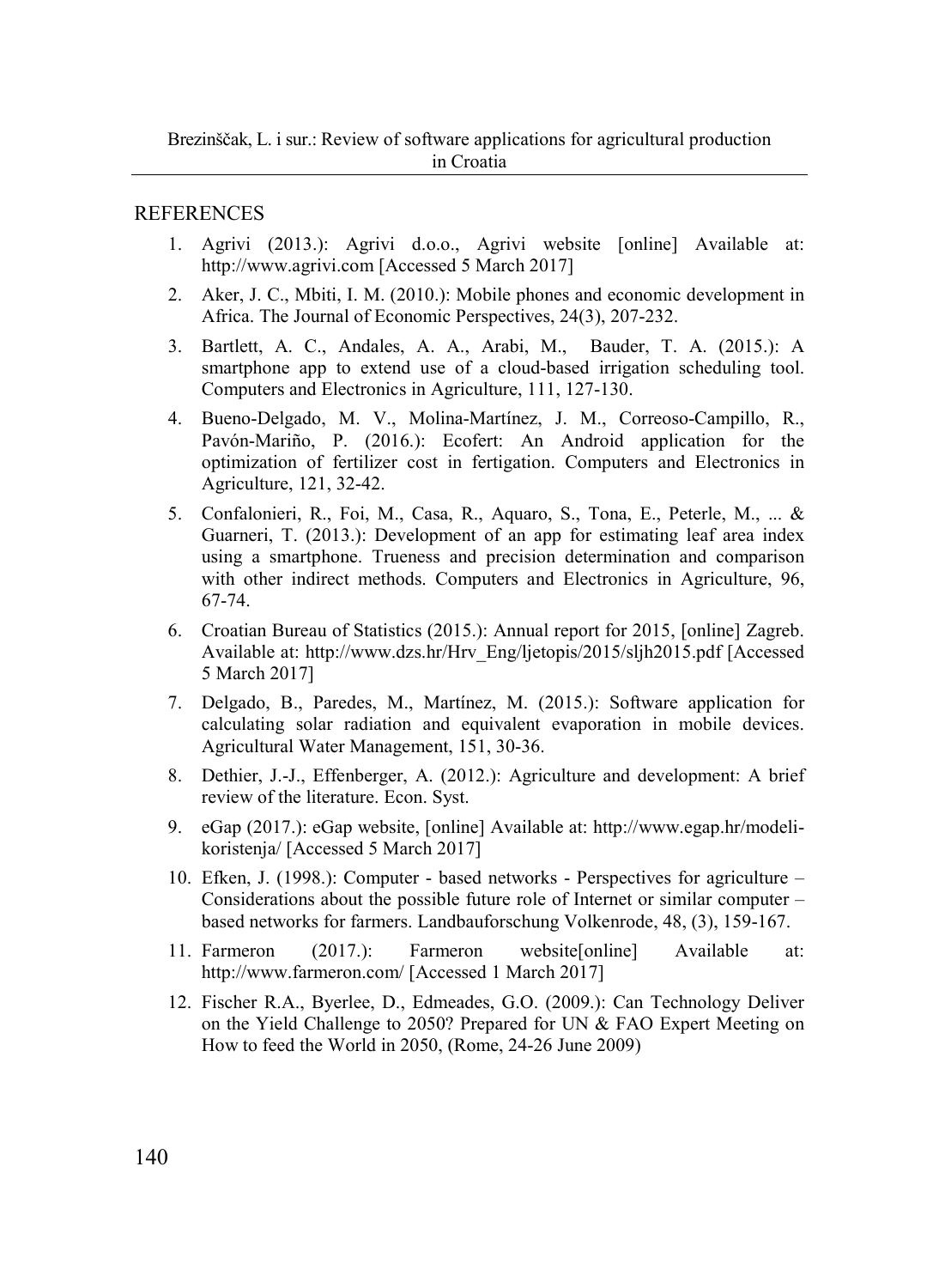- 13. Fuentelsaz, L., Maícas, J. P., Polo, Y. (2008.): The evolution of mobile communications in Europe: The transition from the second to the third generation. Telecommunications Policy, 32(6), 436-449.
- 14. Fojtik, R. (2015.): Ebooks and mobile devices in education. Procedia-Social and Behavioral Sciences, 182, 742-745.
- 15. Fountas, S., Carli, G., Sørensen, C. G., Tsiropoulos, Z., Cavalaris, C., Vatsanidou, A., Liakos, B., Canavari, M., Wiebensohn, J., Tisserye, B. (2015.): Farm management information systems: Current situation and future perspectives. Computers and Electronics in Agriculture, 115, 40-50.
- 16. Ionescu, R. T., Popescu, A. L., Popescu, M., Popescu, D. (2015.): BiomassID: a biomass type identification system for mobile devices. Computers and Electronics in Agriculture, 113, 244-253.
- 17. Kennedy-Eden, H. & Gretzel, U. (2012.): A taxonomy of mobile applications in tourism. E-review of Tourism Research, 10 (2), 47-50.
- 18. Khoo, H. L., & Asitha, K. S. (2016.): User requirements and route choice response to smart phone traffic applications (apps). Travel Behaviour and Society, 3, 59-70.
- 19. Lomotey, R. K., Chai, Y., Jamal, S., Deters, R. (2013.): Mobicrop: Supporting crop farmers with a cloud-enabled mobile app. In Service-Oriented Computing and Applications (SOCA), 2013 IEEE 6th International Conference on (pp. 182-189). IEEE.
- 20. Ljubaj, T., Franić, R., Njavro, M. (2012.): Socioekonomske promjene u ruralnom podrucju istarske županije. Agronomski glasnik, 74(1), 31-50.
- 21. Mesas-Carrascosa, F. J., Castillejo-González, I. L., De La Orden, M. S., García-Ferrer, A. (2012.): Real-time mobile phone application to support land policy. Computers and electronics in agriculture, 85, 109-111.
- 22. McNamara, K. (2009.): Mobile Applications in Agriculture and Rural Development: Framing the Topic, and Learning from Experience. World Bank, Washington, D.C. http://siteresources.worldbank.org/EXTEDEVELOPMENT/Resources/Slides\_ McNamara revised.pptx.
- 23. Molina-Martínez, J. M., Jiménez, M., Ruiz-Canales, A., Fernández-Pacheco, D. G. (2011.): RaGPS: A software application for determining extraterrestrial radiation in mobile devices with GPS. Computers and electronics in agriculture, 78(1), 116-121.